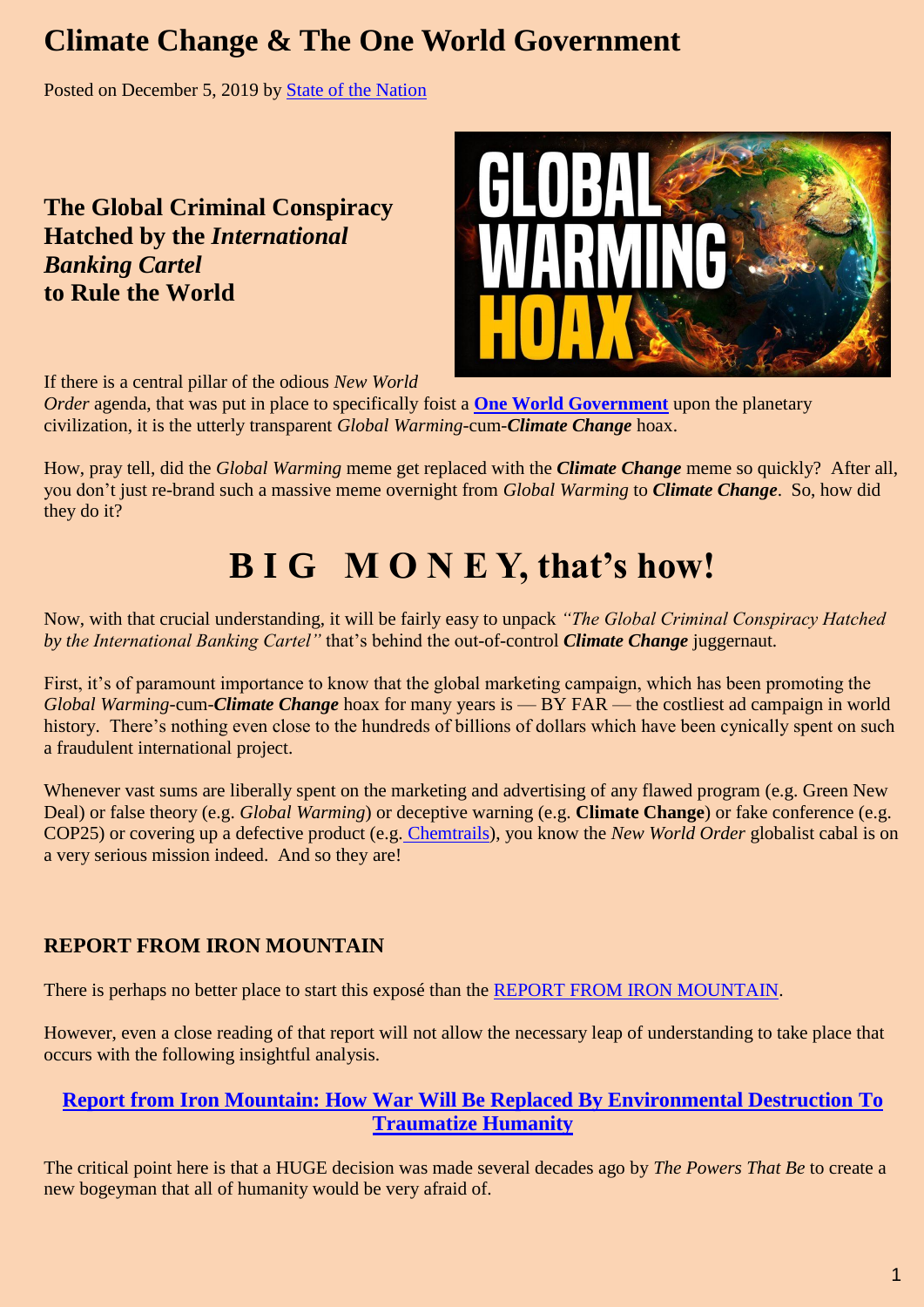That bogeyman is, of course, the wildly unpredictable global environment, and especially catastrophic weather events and devastating climate trends. Except that, what the globalists and their geoengineer henchmen conveniently left out of their duplicitous narrative is their advanced technological capabilities to weaponize the weather, manipulate the climate, trigger earthquakes and volcanic eruptions, as well as start 'wildfires' that quickly morph into raging firestorms. For example, see: *New World Order* [Globalist Cabal Throws More Fuel On](http://stateofthenation2012.com/?p=130519)  [The California Wildfires.](http://stateofthenation2012.com/?p=130519)

Given this starting point, the final decision was made by the NWO cabal to alter the weather patterns so profoundly and pervasively that everyone would take notice. They also shifted climatological trends so as to manufacture droughts and deluges, wildfires and mudslides, among other calamitous events at will.

### **Where it all began**

The following excerpt from a previous exposé is essential reading as it explains how the *Global Warming* hoax really began.

#### **The Back Story:**

*This is what TPTB did. They saw that the planet had entered a period of natural and very gradual global warming. This occurred during World War II when they had to track the weather very closely for wartime purposes. The steady warming of the planet paralleled the same period when the Oil & Gas Industry really began to take off and the global population explosion first began. At the time when the data really started to pour in, the warming was just a "small campfire" … this was early on, right after World War II. Soon after they first made those observations about the slow warming of the planet, the decision was made to turn the little campfire into a raging wildfire. They experimented with HAARP and used chemtrails and other advanced geoengineering technologies to ramp up the heat worldwide. Eventually the wildfire of global warming was stoked sufficiently so that full-blown forest fires, brush fires and grass fires were jumping off anywhere and everywhere. In this way, the synthetic component of Global Warming was fabricated on top of a very real phase of planetary heating. The next part of their plan was to fabricate the patently false narrative known as the human activity CO2-driven climate change scam.*

(Source: *New World Order*[: Where Geoengineering Via HAARP and Chemtrails Meets The Global Carbon](http://stateofthenation2012.com/?p=15986)  [Control Matrix\)](http://stateofthenation2012.com/?p=15986)

The preceding explanation can be easily verified by examining the actual temperature data across the planet that has been recorded since 1900. It will prove that, even prior to World War I, there was a slow and steady rise in temperatures which was not caused by geoengineering techniques as those had yet to be developed. As soon as the NWO globalists saw this uptick in temps, they sought to capitalize on it via an utterly devastating form of disaster capitalism which continues unabated to this very day.

### **Primary Goals of the** *New World Order* **agenda**

There are multiple goals of the NWO agenda, none of which are mutually exclusive, and all of which synergistically support the achievement of the others.

The main objectives are as follows in order of priority:

# **One World Government**

### **Governmental Ownership of All Natural Resources on Earth**

**Absolute Control of the Weather and Climate Worldwide**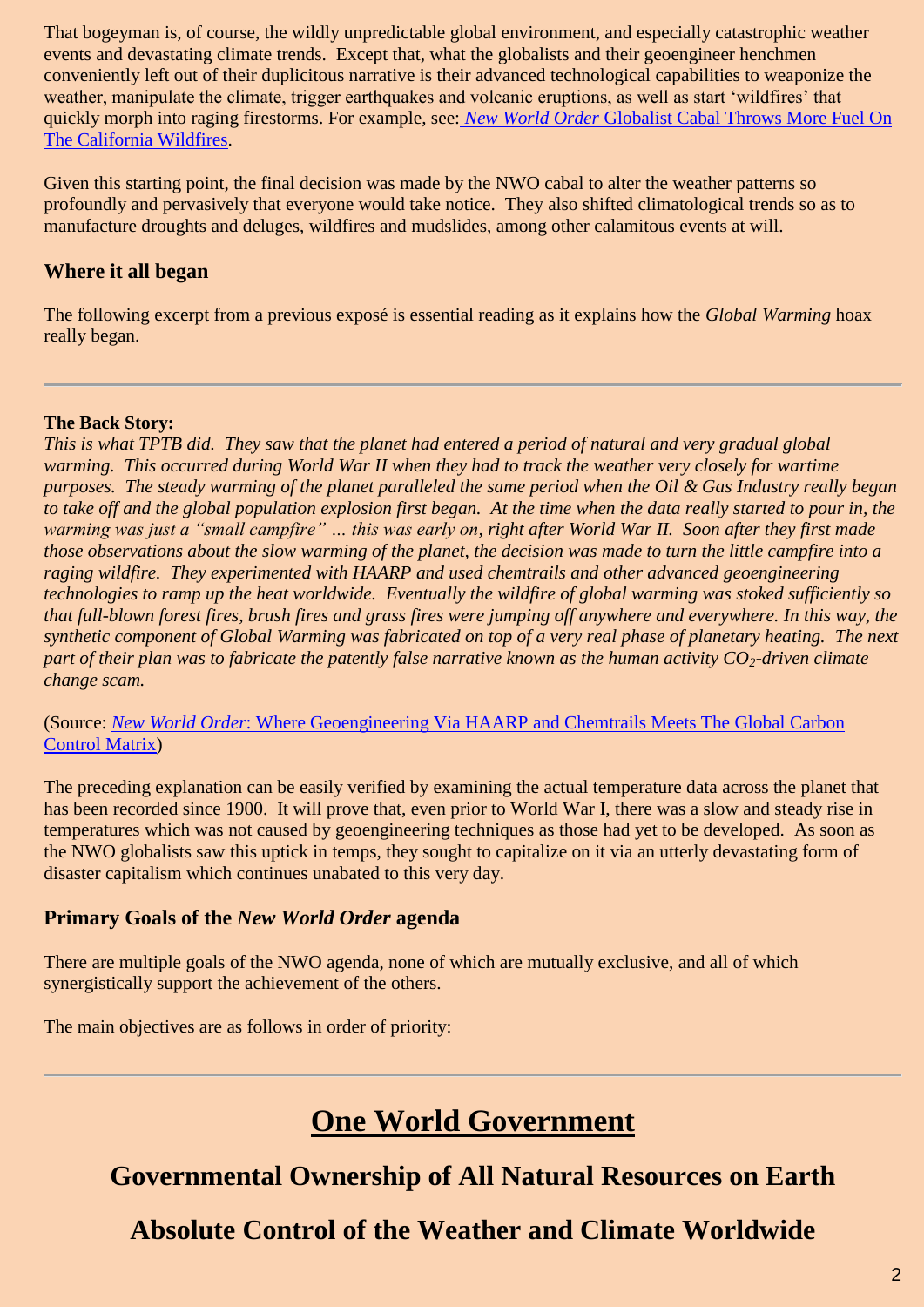### **Complete Subjugation of the Global Population**

### **Establishment of a One World Currency, One World Religion, One World Language & One World Military**

In order to accomplish these ambitious goals, the globalists needed to first create a common enemy that all of humanity will coalesce around and rally against. That formidable adversary is now called *Climate Change*.

This is why the United Nations has been used by the same greedy cabal to advance so many initiatives to combat the ravages of their deliberately ramped up *Global Warming* during the last century.

*Agenda 21* and *2030 Agenda for Sustainable Development* are only two of numerous UN programs that were initiated to legitimize the NWO efforts to basically take over the whole world.



### **International Banking Cartel**

The key cog in this nation-crushing juggernaut that's inexorably rolling across the planet is the *[International](http://themillenniumreport.com/?s=international+banking+cartel)  [Banking Cartel](http://themillenniumreport.com/?s=international+banking+cartel)*.

Let's face it: the entire civilization is controlled by money and hardwired with various currencies. Whoever prints it, owns it, disseminates it, houses it, effectively controls the world. In this way, the *International Banking Cartel* exerts virtually ironclad control over every government and corporation and NGO on Earth.

Given the current institutional arrangements and interlocking directorships that prevail around the globe today, it's quite easy for the *International Banking Cartel* to fund and finance so many fraudulent initiatives to push the now overwhelming *Climate Change* agenda.

Ultimately, within the commercial realm, the immediate goal is the economic commodification of every single resource on the planet, as well as the financialization of the weather and its many related offshoots.

The Carbon Trade Exchanges are just one example of this quixotic drive to control and monetize every aspect of human existence. Carbon credits and carbon offsets, carbon reduction schemes and carbon derivatives, emissions trading and greenhouse gas monitoring, as well as carbon footprint profiles are just a few of the phrases of the Third Millennium lexicon that have come to define our lives.

The *International Banking Cartel* (IBC) routinely utilizes a massive and complex web of banking corporations, investment banks, hedge funds and brokerage houses to carry out their indispensable fiscal implementation plan. The IBC also had to enlist the services of countless other entities (e.g. university systems, think tanks, brain trusts, research institutions, charitable foundations, law firms, hospital systems, etc.) which were necessary to pull off such a convincing planet-wide hoax.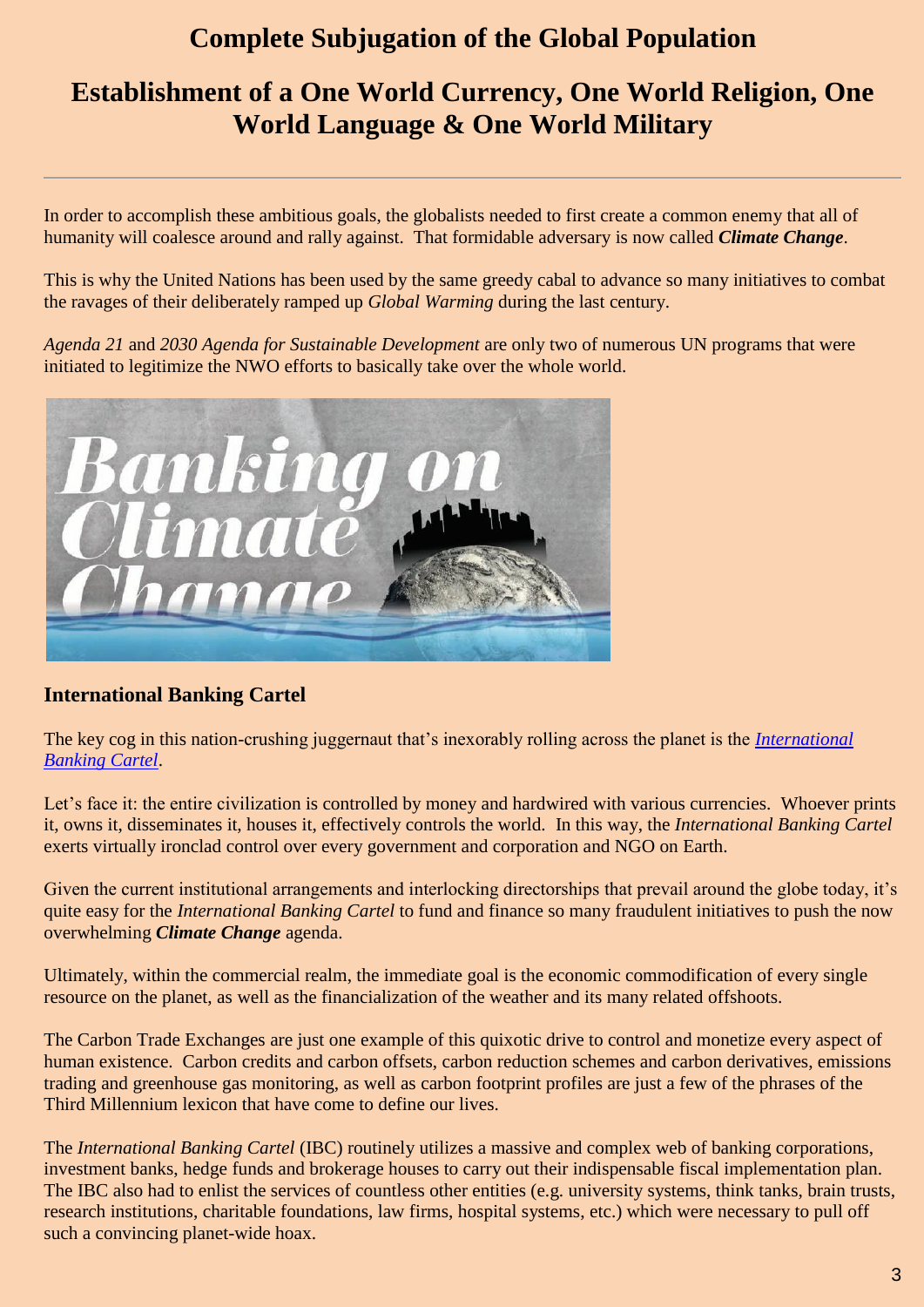For example, what follows is a glimpse into how this process has evolved since the very beginning. Remember, money is the "oil and gas" without which the *Climate Change* juggernaut cannot run.

Make no mistake. When the most influential multinational corporations, the world's largest institutional investors including BlackRock and Goldman Sachs, the UN, the World Bank, the Bank of England and other central banks of the BIS line up behind the financing of a so-called Green Agenda, call it Green New Deal or what, it is time to look behind the surface of public climate activist campaigns to the actual agenda. The picture that emerges is the attempted financial reorganization of the world economy using climate, something the sun and its energy have orders of magnitude more to do with than mankind ever could—to try to convince us ordinary folk to make untold sacrifice to "save our planet."

*(Source: [How the Climate Change Hoax is Driven by BIG Money\)](http://stateofthenation.co/?p=662)*

Whatever the IBC incentivizes through so many get-rich-quick schemes and investment gimmicks, tax shelters and tax havens, penny stock scams and IPO shams, etc. can be used to effectively engage the man on the street, pensioner, middle class wage-earner or average citizen. Once these folks are sufficiently invested in the numerous *Climate Change* cottage industries, they can be been easily corralled into the pen of compliance and political correctness. So, even if these small investors don't believe in the *Global Warming* hoax, they will support it because of their own prospects for financial gain.



Adults stole all my childhood Christmases, so now i'm going to steal all yours.

they have appealed to the English-speaking, white Caucasians with Greta as well as to the Spanish-speaking, brown people with AOC. How stealthy is the IBC in their strategy to stampede everyone on all 7 continents over the *Climate Change* cliff.

[Geoengineering Is The Primary Cause Of Global Climate](http://stateofthenation2012.com/?p=27876)  [Change, Not CO2.](http://stateofthenation2012.com/?p=27876)

**KEY POINT:** Don't get us wrong, the planet has been experiencing wild and wacky weather for decades now; however, it's the geoengineers who are primarily responsible for the unprecedented meteorological chaos. Hence, it can be stated with absolute certainty that:

### **Greta the Grinch & AOC the Jackass**

There's no better way to compel compliance with the tyrannical dictates of this draconian and rapidly emerging *Climate Change* regime than to set up cult figures who function as the boosters and/or gatekeepers for all the little people across the planet.

Toward that end, the globalists have meticulously trained, mentored and mind-control programmed easily manipulated pawns such a Greta Thunberg and Alexandria Ocasio-Cortez. With each of these puppets,



The upshot of the preceding key point, then, is that the globalists have quite cunningly employed the *Hegelian Dialectic* in their mission for planetary lockdown. Nothing works so successfully as the Problem~Reaction~Solution MO where it concerns manufacturing consent for clandestine projects that are undertaken **against the interests of** *We the People***.**

Therefore, these misguided endeavours require cult-like figures who are used to manipulate the masses just as Greta and AOC have curiously been doing and ON THE VERY SAME TIMELINE. How does that possibly happen except with highly purposeful design. As follows: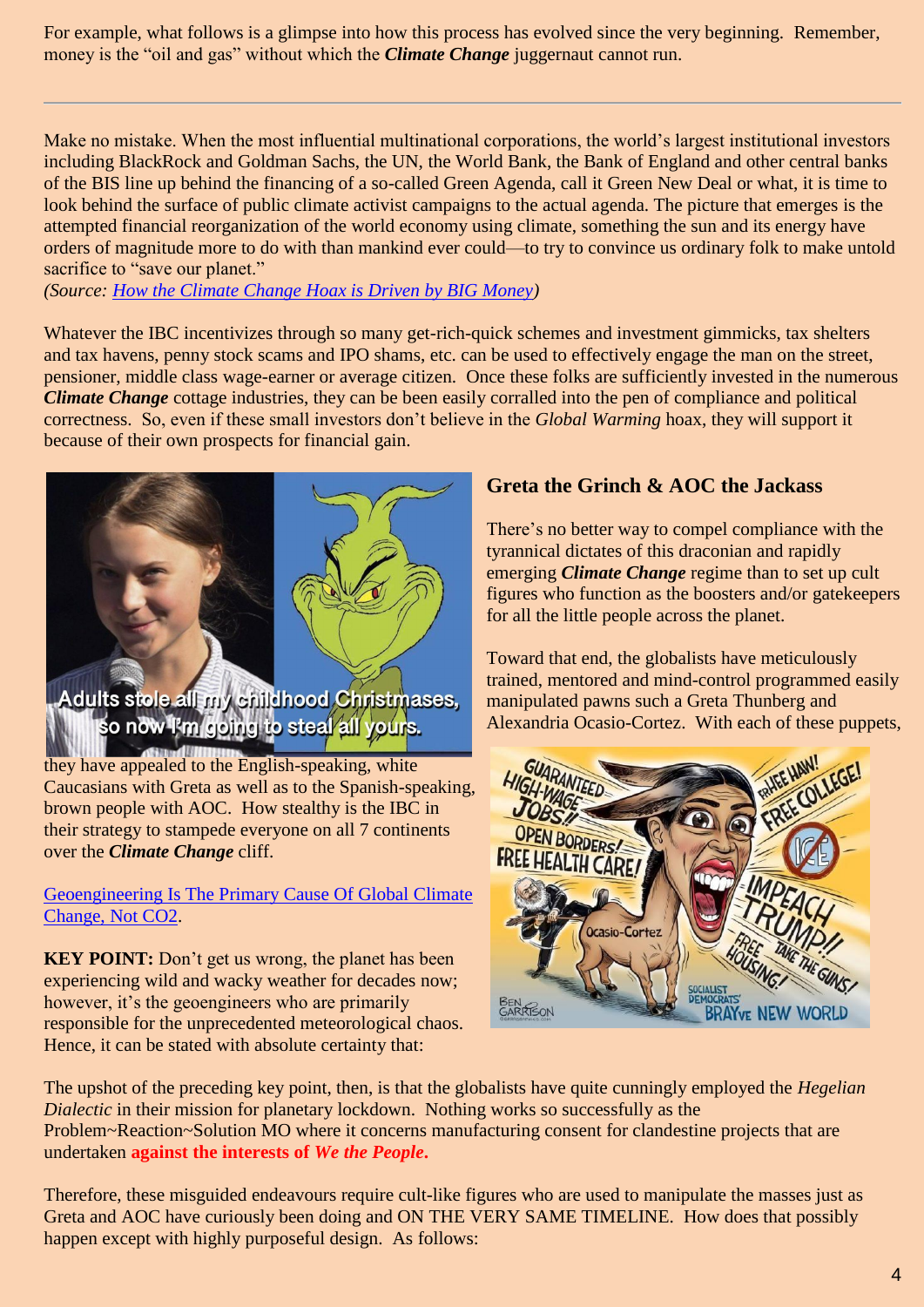### **[GRETAgate: Crisis Actor Greta Thunberg Takes Climate Change Fear-mongering to a Whole](http://stateofthenation2012.com/?p=128537)  [New Level](http://stateofthenation2012.com/?p=128537)**

### **[Alexandria Ocasio-Cortez: Literally a Communist Crisis Actor from the Rogue CIA's Central](http://stateofthenation2012.com/?p=118245)  [Casting Selected to Promote the](http://stateofthenation2012.com/?p=118245)** *New World Order* **Agenda (Video)**

Now that both *Greta the Grinch* and *AOC the Jackass* have been thoroughly outed as the mind-controlled, MK-Ultra Monarchs that they really are, it's much easier to see through their ruse. However, the extraordinarily powerful and pervasive influence of the CIA's *Mockingbird Media* is still having its desired effects. The decisionmaker perps at the top of the food chain (their stated goal is to reduce the global population down to 500 million or so) know all they have to do is con a critical mass of *Climate Change* believers.

That's also why Planetary Pastor Al Gore was covertly conscripted to form the Church of *Global Warming* through the production of his fake documentary film—*An Inconvenient Truth*. (It's also why Gore was given the Nobel Peace Prize for shamelessly lying to everybody.) That fallacious film was inconvenient alright … … … because the entire narrative was unequivocally false and fictitious. Some perceptive observers have even surmised that Tipper divorced Al because of her refusal to go along with Gore's world-changing *Global Warming* stunt.



### **Back to the ever-deceitful** *International Banking Cartel***.**

Perhaps it is powerful banking families such as the Rothschild Crime Family that have the most to gain from the *Climate Change* scam. There are many other Illuminati families who also stand to gain tremendously from this "Con of the Millennium" so *We the People* could be likened to Ali Baba and his fierce battles with the "Forty Thieves".

However, it is the *[Black Nobility](http://themillenniumreport.com/?s=black+nobility)* crime syndicates, which originated in Northern Italy during the 13th century, that really started the type of predatory capitalism that has ravaged the world up to the present day. For it was the banking and commercial centers of Venice and Genoa that provided the modern-day template for both predatory and disaster capitalism, which the Financial District in the City of London successfully carries out today worldwide. See: [The Black Nobility, Venetian Maritime Empire & Modern British Banksters \(Video\)](http://stateofthenation.co/?p=731)

It's no wonder, then, that even Venice itself, once the capital of the *Black Nobility* banking families and world's first corporations, is under assault by Mother Nature. Some have recently conjectured that the "City of Canals" may not be around very long in view of the catastrophic flooding that was specifically geoengineered this past November to advertise the very worst effects of *"Global Warming"*. The following MSM news report even says so obliquely, of course: VENICE FLOODS GEOENGINEERED TO ADVERTISE 'GLOBAL WARMING'.

The Doge of Venice was once the most powerful leader on Earth exerting Venice's maritime supremacy throughout the Mediterranean Sea and beyond. When the *Black Nobility* moved their banking operations to Great Britain (London) and the Netherlands (Amsterdam) during the rise of the Elizabethan Era, they also took their business model known as The Corporation with them.**\***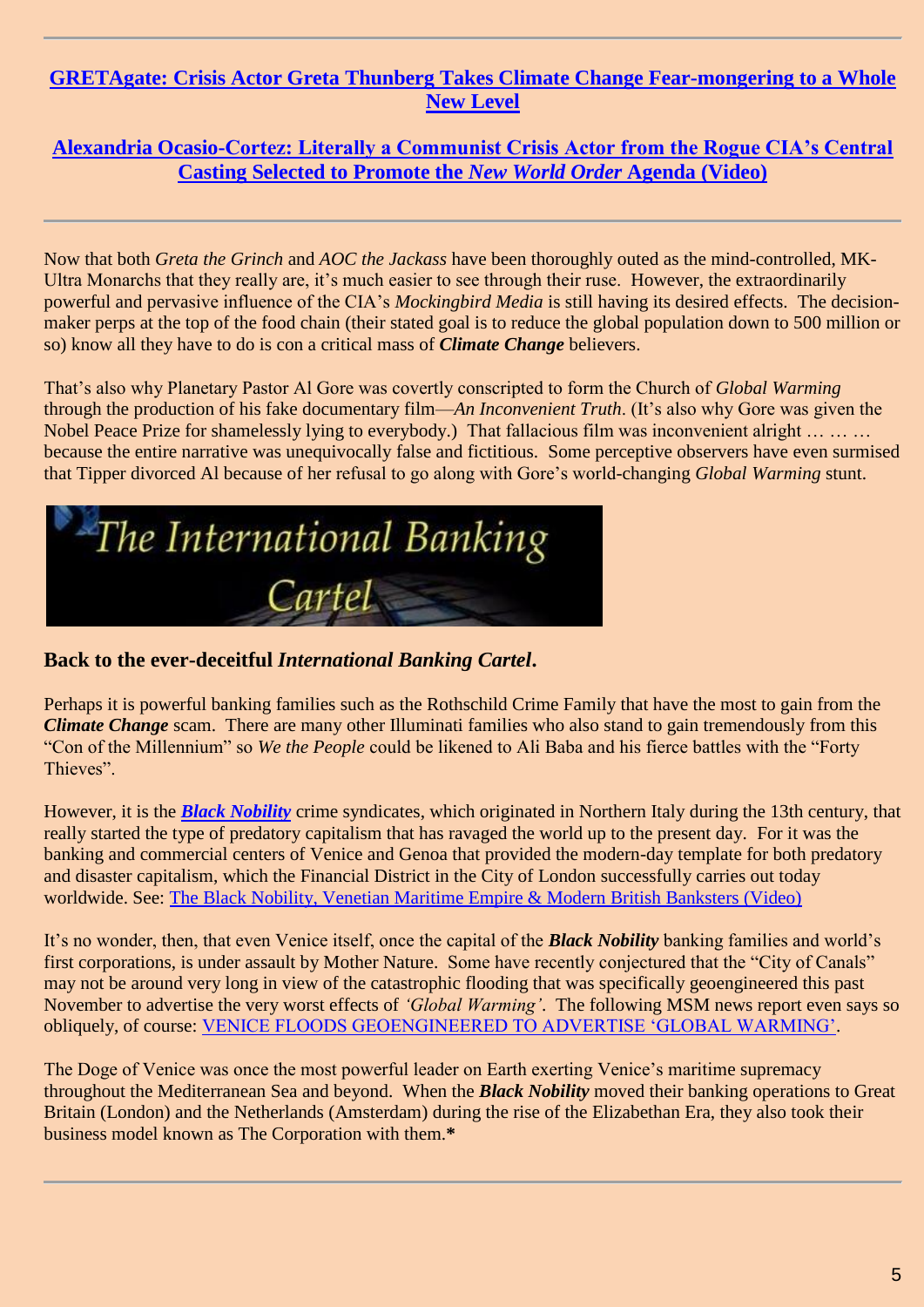

**"If ever the devil were to create the perfect entity by which to carry out his evil deeds and nefarious schemes, it would be The CORPORATION; for the Corporate Liability Shield emboldens it to carry out every evil imaginable under the sun" — SOTN**

(Source: [WE THE PEOPLE VS. THEM THE CORPORATIONS\)](https://stateofthenation2012.com/?p=99777)

The British East India Company and Dutch East India Company were the first transnational corporations of their kind to deploy predatory capitalism with such ruthless efficiency. Hence, it was only a matter of time before the descendants of the *Babylonian Brotherhood* and Phoenician Seafaring Empire conjured up the greatest moneymaking scam in world history— The *Green New Deal*.

**KEY POINT:** Really, how did AOC go from being a 28-year-old bartender to launching the absurd *Green New Deal* costing \$51–\$93 trillion over the next decade?! Obviously, she was selected as the frontman for the whole charade having been chosen, first and foremost, as the premier American crisis actor for the 'scariest ever' *Global Warming* show.

Any production of this scope and magnitude requires oodles of cash. Just think of how much it costs to constantly fund "The Greatest Show on Earth" (read: *Climate Change* melodrama), and one that will likely never end in our lifetimes. In point of fact, the IBC has already thrown so much money at this international project that they are financially unable to terminate the malevolent enterprise. In fact, their losses would be so great if the abandoned the planetwide swindle that the Global Economic & Financial System would collapse in a day and a night.

Truly, *Climate Change* now hangs like an albatross around the neck of every London bankster and New York City huckster so heavily invested are they all in this "Flop of the Century" and "Fiasco of the Millennium". But don't tell them that though. They're hellbent on assailing the world community of nations with one cataclysmic act of geo-terrorism after another in order to sell their "Con Job of the Decade" during prime time.

### **Conclusion**

So desperate is the NWO cabal to shove the *Climate Change* sham down our collective throats that they will stop at nothing. The various episodes of GRETAgate have confirmed this in glowing color. See [GRETAgate: While](http://stateofthenation2012.com/?p=128521)  [actor Thunberg makes you very afraid, big business is making loads of money](http://stateofthenation2012.com/?p=128521)

There are several other items on the *New World Order* agenda which are being advanced by the ever-growing *Climate Change* racket that are beyond the scope of this exposé. However, suffice it to say, it is the establishment of a **One World Government** that represents the capstone of their harebrained scheme. This can only come about when sovereign nations everywhere cede their sovereign power and governmental control over to a supranational body just as the various countries of Europe did when they joined the despotic European Union super-state.